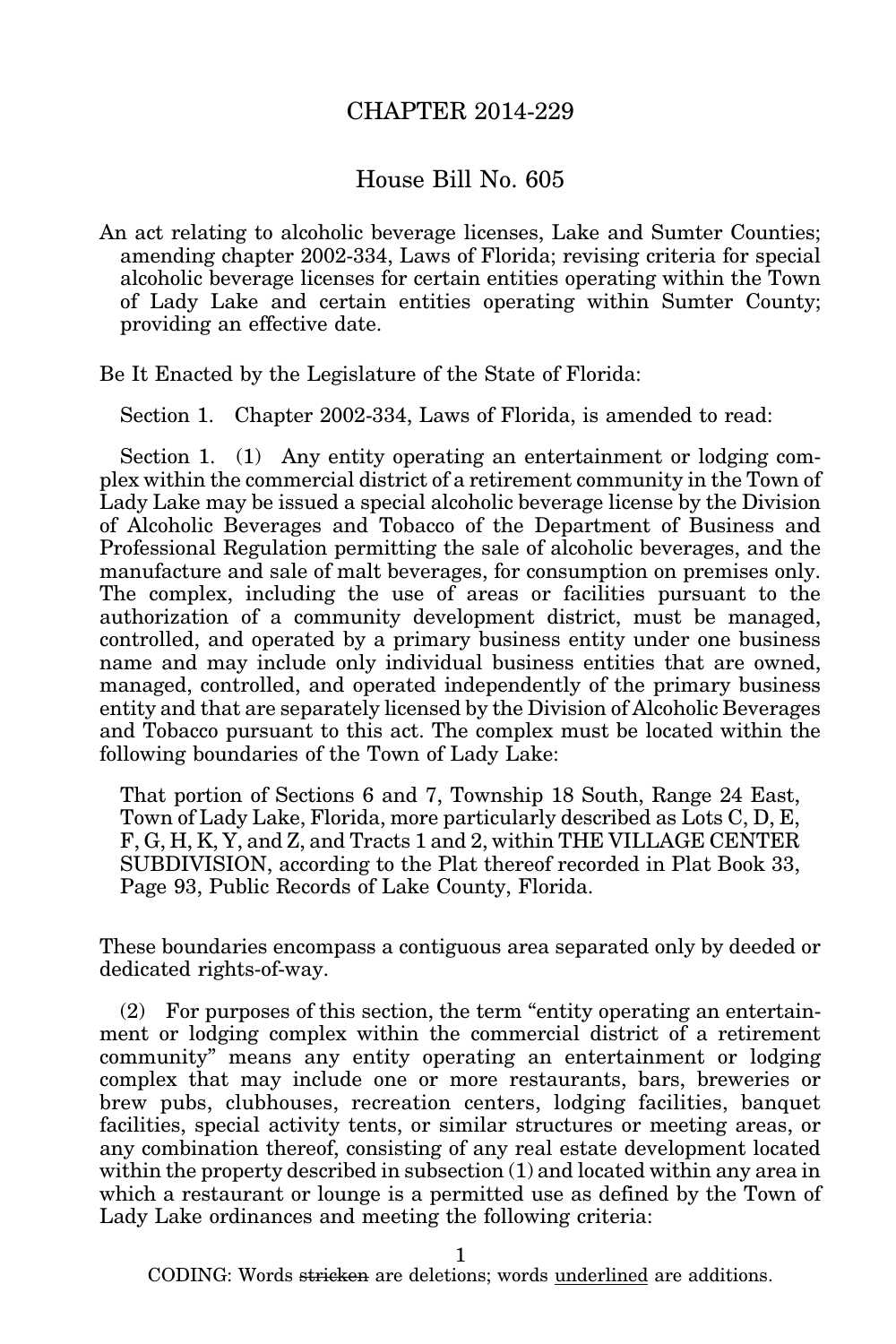(a) A minimum of 15,000 visitors must annually visit the commercial district of the retirement community.

(b) The complex must provide meeting facilities for at least 250 persons.

(c) The complex must contain at least two restaurants or lounges having at least 4,000 square feet of service area equipped to serve full-course meals to 250 persons at one time.

For purposes of this section, the owner, operator, or controlling entity need not be the same to qualify under criteria listed in paragraphs (a), (b), and (c).

(3) The license authorized by this section shall not entitle the licensee to maintain or construct any structure on the premises that is prohibited by the ordinances or regulations of the Town of Lady Lake. This license shall not exempt the licensee from complying with the municipal ordinances of the Town of Lady Lake. All provisions of the alcoholic beverage laws of the State of Florida not inconsistent herewith shall apply to such license and licensee.

Section 2. (1) Any entity operating an entertainment or lodging complex within the commercial district of a retirement community within the unincorporated area of Sumter County may be issued a special alcoholic beverage license by the Division of Alcoholic Beverages and Tobacco of the Department of Business and Professional Regulation permitting the sale of alcoholic beverages, and the manufacture and sale of malt beverages, for consumption on premises only. The complex, including the use of areas or facilities pursuant to the authorization of a community development district, must be managed, controlled, and operated by a primary business entity under one business name and may include only individual business entities that are owned, managed, controlled, and operated independently of the primary business entity and that are separately licensed by the Division of Alcoholic Beverages and Tobacco pursuant to this act. The complex must be located within the following boundaries of Sumter County:

Portions of Township 19 South, Range 23 East including portions of Sections 1-4, 8-14, 16-17, 23-24, and portions of Township 18 South, Range 23 East including portions of Sections 13-17, 21-28, and 33-36.

These boundaries encompass a contiguous area separated only by deeded or dedicated rights-of-way.

(2) For purposes of this section, the term "entity operating an entertainment or lodging complex within the commercial district of a retirement community" means any entity operating an entertainment or lodging complex that may include one or more restaurants, bars, breweries or brew pubs, clubhouses, recreation centers, lodging facilities, banquet facilities, special activity tents, or similar structures or meeting areas, or any combination thereof, consisting of any real estate development located within the property described in subsection (1) and located within any area in

2

CODING: Words <del>stricken</del> are deletions; words <u>underlined</u> are additions.